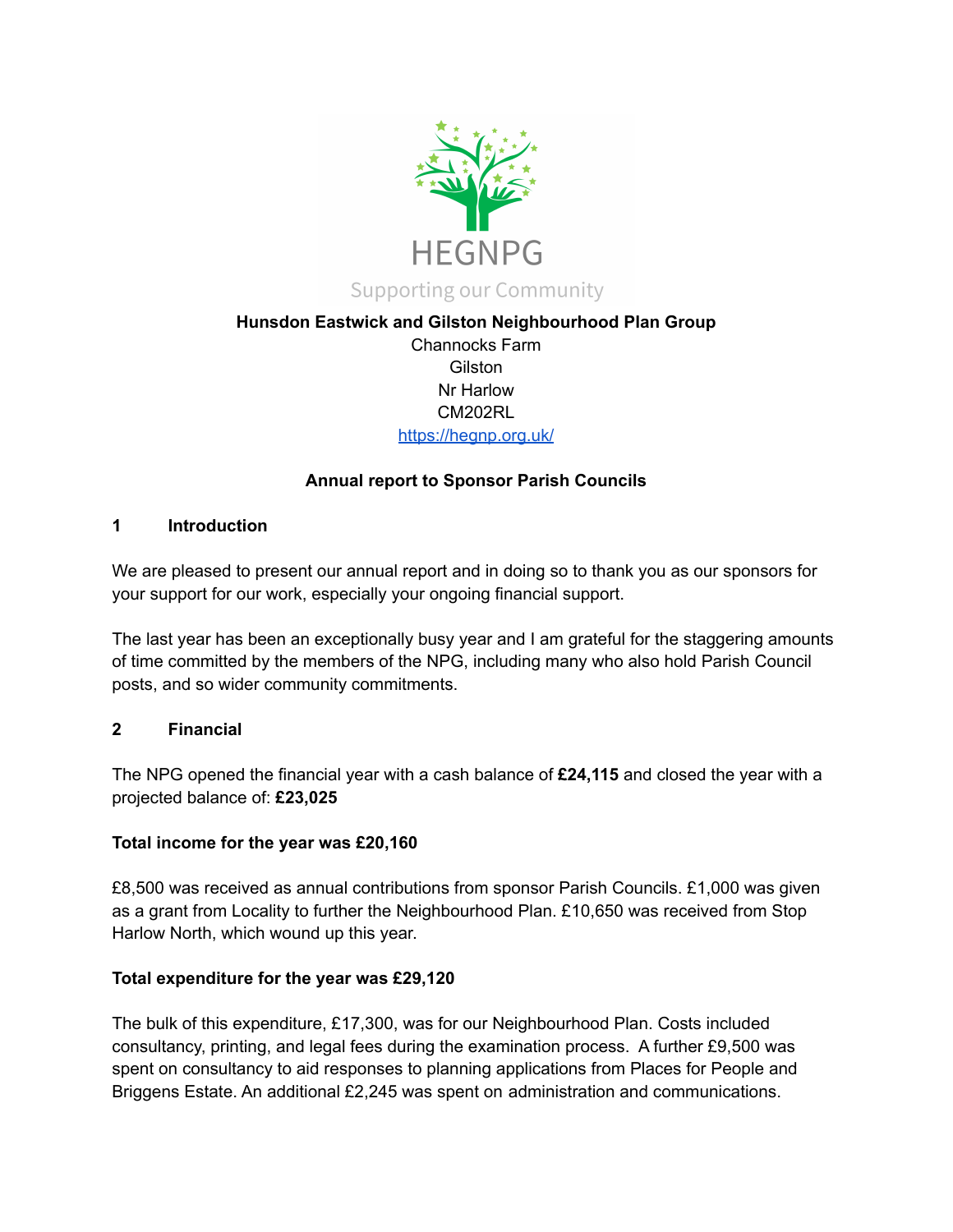

### **3 Key activities and progress over the last year**

**3.1 Neighbourhood Plan** - We have made enormous progress in the preparation of a joint neighbourhood plan having started out in February 2019 with an idea to in February this year having prepared a plan, with extensive public consultation, taken it through a formal Examination and now having received the Examiner's report. The Examiner has essentially endorsed our work subject to some recommendation and suggested modifications. We are making these modifications and, at the time of writing, are waiting for East Herts Council to endorse our Plan before taking to Referendum, hopefully, on 6th May 2021.

Putting our Plan in place is a major piece of work and while we have had fantastic support from our planning advisors, Urban Silence, we have also been reliant on the sheer hard work by two of our members who have committed vast amounts of time to the detailed negotiations and the public Examination process.

Assuming the plan is endorsed through the referendum, the next stage is to make sure that the Plan is used when determining all applications made within the Plan area. Your part, as the relevant Parish Councils, will remain key to this process.

**3.2 Villages 1-6 & 7, Outline planning applications revisions** - Having made their original applications we and many others had made representations recommending refusal. The applicants in turn made amendments/revisions to their applications. These revisions took the applicants much longer to prepare than anticipated and resulted in vast amounts of new data and documents. East Herts Council initially declined to allow us and so the Community any more than the four weeks to assimilate this information during the four weeks before Christmas on the Village 1-6 revisions; later extended to 8 weeks. We made a presentation of our thoughts on these revisions to our Community and had some 70 residents on line for nearly two hours. Subsequently we made a 35 page submission detailing our reasons for maintaining our objections and appreciated your support for the case we made. The Village 7 applicants made substantial in January and again we have been compressed into a short response time although that has been extended because the applicants have not submitted the correct information. We are working on our representations on the Village 7 application.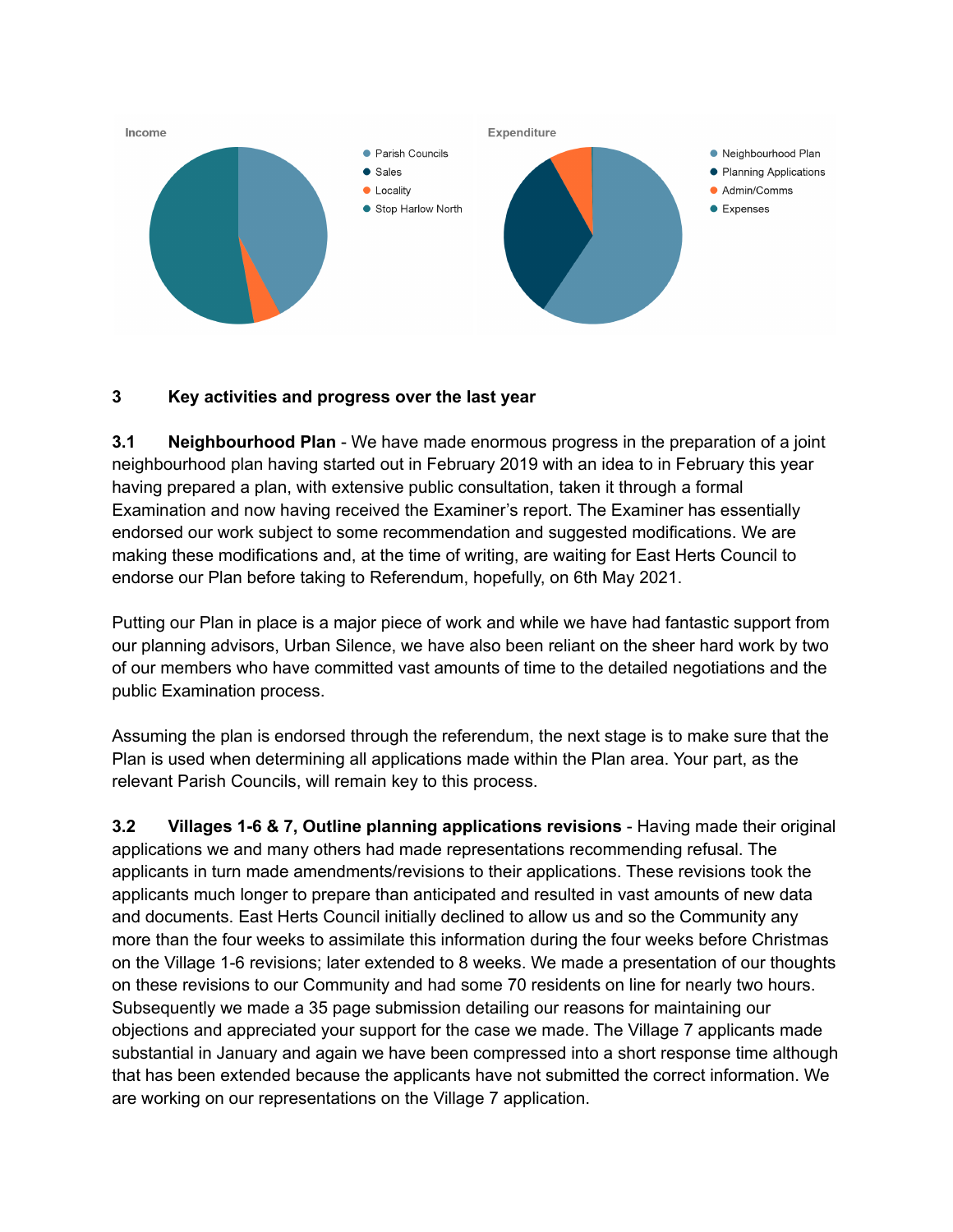**3.3 Landscape Master planning** - Sadly, despite our work with the Developers and their aspiration to start work on the Landscape Master Plan last autumn this work has yet to start. This is an important consultation as it will define the buffers between the villages and open spaces which East Herts Local Plan sets out that they will be transferred to Local Community ownership. We hope that this consultation will commence very soon and include a proper dialogue with the community.

**3.4 Stewardship** - While we have also engaged on this there has been no significant progress to report. What discussions we have had have included work on early wins and we are hoping to see evidence of such projects starting shortly.

**3.5 Other Consultations** - We have reviewed and made consultation responses on the following policy documents:

- Gilston Area Community Engagement Strategy (East Herts Council October 2020)
- Planning for the future (Government White Paper October 2020)
- East Herts Sustainability strategy
- Sustainable and Healthy Living in the Garden Town (Harlow and Gilston Garden Town December 2020)
- South East Central Growth and Transport Plan (Hertfordshire County Council January 2021)

**3.6 Stakeholder engagement** - With your respective Chairmen we continue to represent to key stakeholders the views of the NPG alongside our request for additional funding for our work in recognition of the complexities of the issues and multiplicity of authorities involved. Sadly our requests for further funding have, to date, been declined.

# **4 Looking forward**

The following key activities we anticipate will require our attention:-

| Issue                                     | <b>Comment</b>                                                                                                                                                       | <b>Likely timescale</b>      |
|-------------------------------------------|----------------------------------------------------------------------------------------------------------------------------------------------------------------------|------------------------------|
| Neighbourhood Plan -<br><b>Referendum</b> | Monitoring and encouraging voters<br>to vote                                                                                                                         | April/May 21                 |
| <b>Landscape Master Plan</b>              | Important strategy key to<br>maintaining the original Developers<br>promises of 7 villages separated by<br>landscape buffers and the open<br>areas to the North West | Outstanding/From<br>March 21 |
| <b>Stewardship</b>                        | To develop a structure for the long                                                                                                                                  | Outstanding                  |